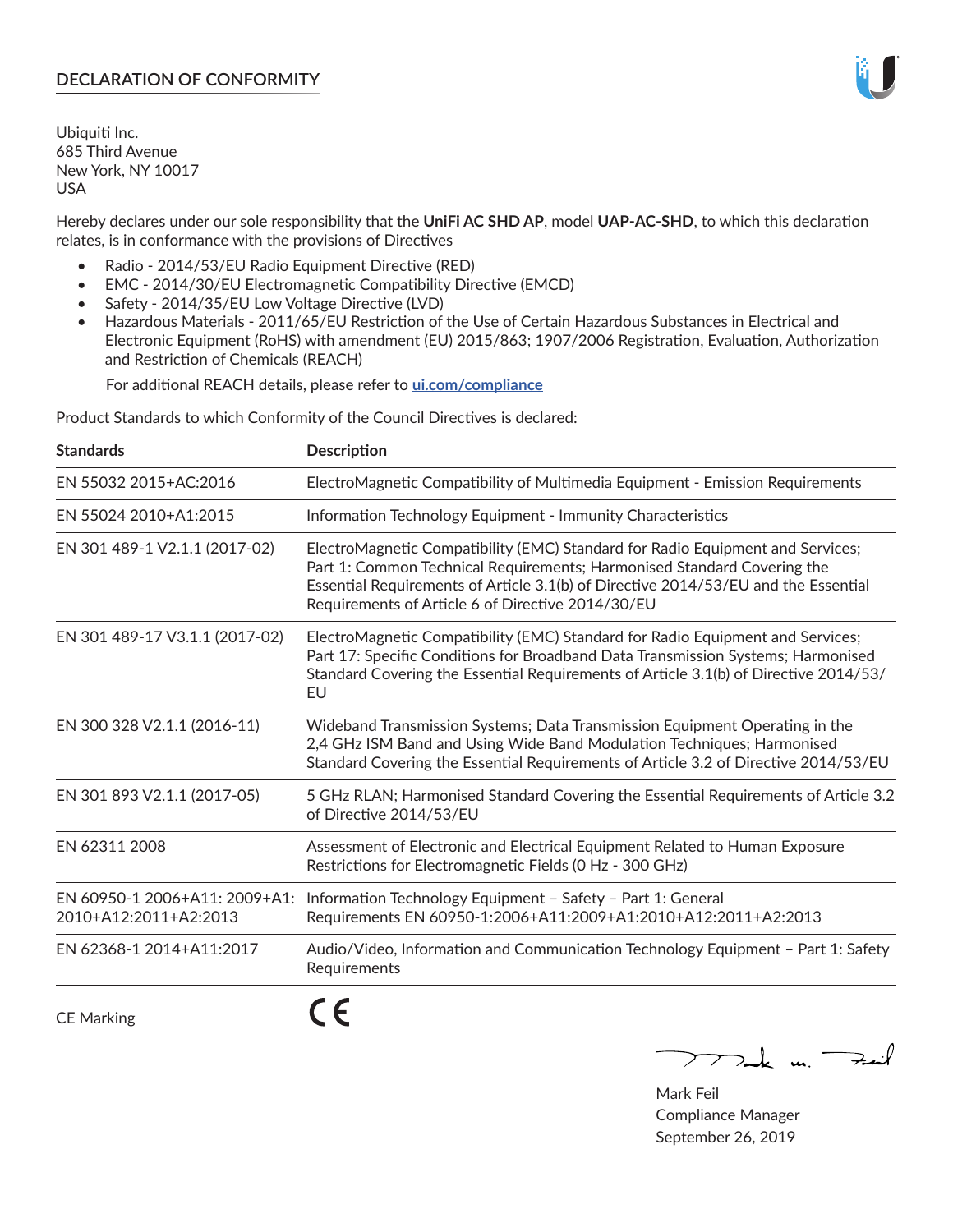# **DECLARATION OF CONFORMITY**



## **български** [Bulgarian]

С настоящото Ubiquiti декларира, че това устройство UAP-AC-SHD е в съответствие със съществените изисквания и други приложими разпоредби на Директиви 2014/53/EC, 2014/30/ЕС, 2014/35/ЕС.

## **Hrvatski** [Croatian]

Ubiquiti ovim putem izjavljuje da je ovaj uređaj UAP-AC-SHD sukladan osnovnim zahtjevima i ostalim bitnim odredbama Direktiva 2014/53/EU, 2014/30/EU, 2014/35/EU.

# **Čeština** [Czech]

Ubiquiti tímto prohlašuje, že toto UAP-AC-SHD zařízení, je ve shodě se základními požadavky a dalšími příslušnými ustanoveními směrnic 2014/53/EU, 2014/30/EU, 2014/35/EU.

# **Dansk** [Danish]

Hermed, Ubiquiti, erklærer at denne UAP-AC-SHD enhed, er i overensstemmelse med de væsentlige krav og øvrige relevante krav i direktiver 2014/53/EU, 2014/30/EU, 2014/35/EU.

# **Nederlands** [Dutch]

Hierbij verklaart Ubiquiti, dat deze UAP-AC-SHD apparaat, in overeenstemming is met de essentiële eisen en de andere relevante bepalingen van richtlijnen 2014/53/EU, 2014/30/EU, 2014/35/EU.

## **English**

Hereby, Ubiquiti, declares that this UAP-AC-SHD device, is in compliance with the essential requirements and other relevant provisions of Directives 2014/53/EU, 2014/30/EU, 2014/35/EU.

## **Eesti keel** [Estonian]

Käesolevaga Ubiquiti kinnitab, et antud UAP-AC-SHD seade, on vastavus olulistele nõuetele ja teistele asjakohastele sätetele direktiivide 2014/53/EL, 2014/30/EL, 2014/35/EL.

## **Suomi** [Finnish]

Täten Ubiquiti vakuuttaa, että tämä UAP-AC-SHD laite, on yhdenmukainen olennaisten vaatimusten ja muiden sitä koskevien direktiivien 2014/53/EU, 2014/30/EU, 2014/35/EU.

## **Français** [French]

Par la présente Ubiquiti déclare que l'appareil UAP-AC-SHD, est conforme aux exigences essentielles et aux autres dispositions pertinentes des directives 2014/53/UE, 2014/30/UE, 2014/35/UE.

## **Deutsch** [German]

Hiermit erklärt Ubiquiti, dass sich dieses UAP-AC-SHD Gerät, in Übereinstimmung mit den grundlegenden Anforderungen und den anderen relevanten Vorschriften der Richtlinien 2014/53/EU, 2014/30/EU, 2014/35/EU befindet.

## **Ελληνικά** [Greek]

Δια του παρόντος, Ubiquiti, δηλώνει ότι αυτή η συσκευή UAP-AC-SHD, είναι σε συμμόρφωση με τις βασικές απαιτήσεις και τις λοιπές σχετικές διατάξεις των οδηγιών 2014/53/EE, 2014/30/EE, 2014/35/EE.

## **Magyar** [Hungarian]

Ezennel Ubiquiti kijelenti, hogy ez a UAP-AC-SHD készülék megfelel az alapvető követelményeknek és más vonatkozó 2014/53/EU, 2014/30/EU, 2014/35/EU irányelvek rendelkezéseit.

## **Íslenska** [Icelandic]

Hér, Ubiquiti, því yfir að þetta UAP-AC-SHD tæki er í samræmi við grunnkröfur og önnur viðeigandi ákvæði tilskipana 2014/53/ESB, 2014/30/ESB, 2014/35/ESB.

## **Italiano** [Italian]

Con la presente, Ubiquiti, dichiara che questo dispositivo UAP-AC-SHD, è conforme ai requisiti essenziali ed alle altre disposizioni pertinenti delle direttive 2014/53/UE, 2014/30/UE, 2014/35/UE.